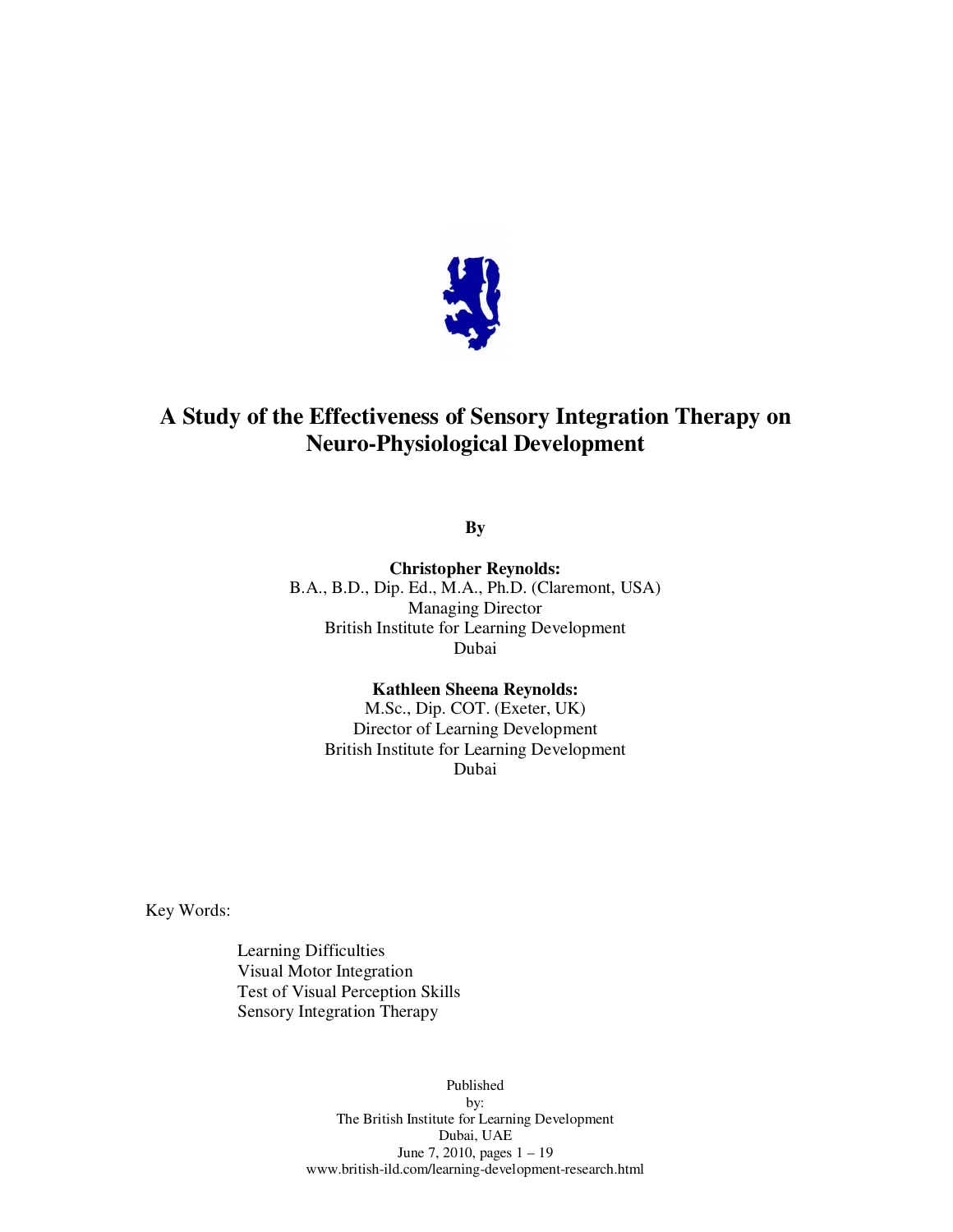# **Abstract**

# **Background:**

Sensory integration theory proposes that because there is plasticity within the central nervous system (the brain is moldable) and because the brain consists of systems that are hierarchically organised, it is possible to stimulate and improve neuro-physiological processing and integration and thereby increase learning capacity.

# **Objective:**

Accordingly, the objective of this study was to assess the effectiveness of sensory integration therapy on improving the neuro-physiological capacity of children identified as having learning difficulties.

# **Method:**

The Beery VMI and the TVPS-3 were used as appropriate neurological development tests to measurement the improvement in neuro-physiology of the children. The study of 62 children diagnosed as having learning difficulties was conducted over the 2007-08 and 2008-09 school years in Dubai, United Arab Emirates.

# **Results:**

In both visual perceptual and visual motor integration assessments, the median standardised scores for the study cohorts over the two academic years showing extremely statistically significant and very statistical significant results with a correlated increase in neurophysiological performance across the two assessment schemes.

## **Conclusion:**

The results suggest an unusual advancement in the children's development. They indicate that the sensory integration therapy program was distinctly effective in improving the neurophysiological development of children with learning difficulties.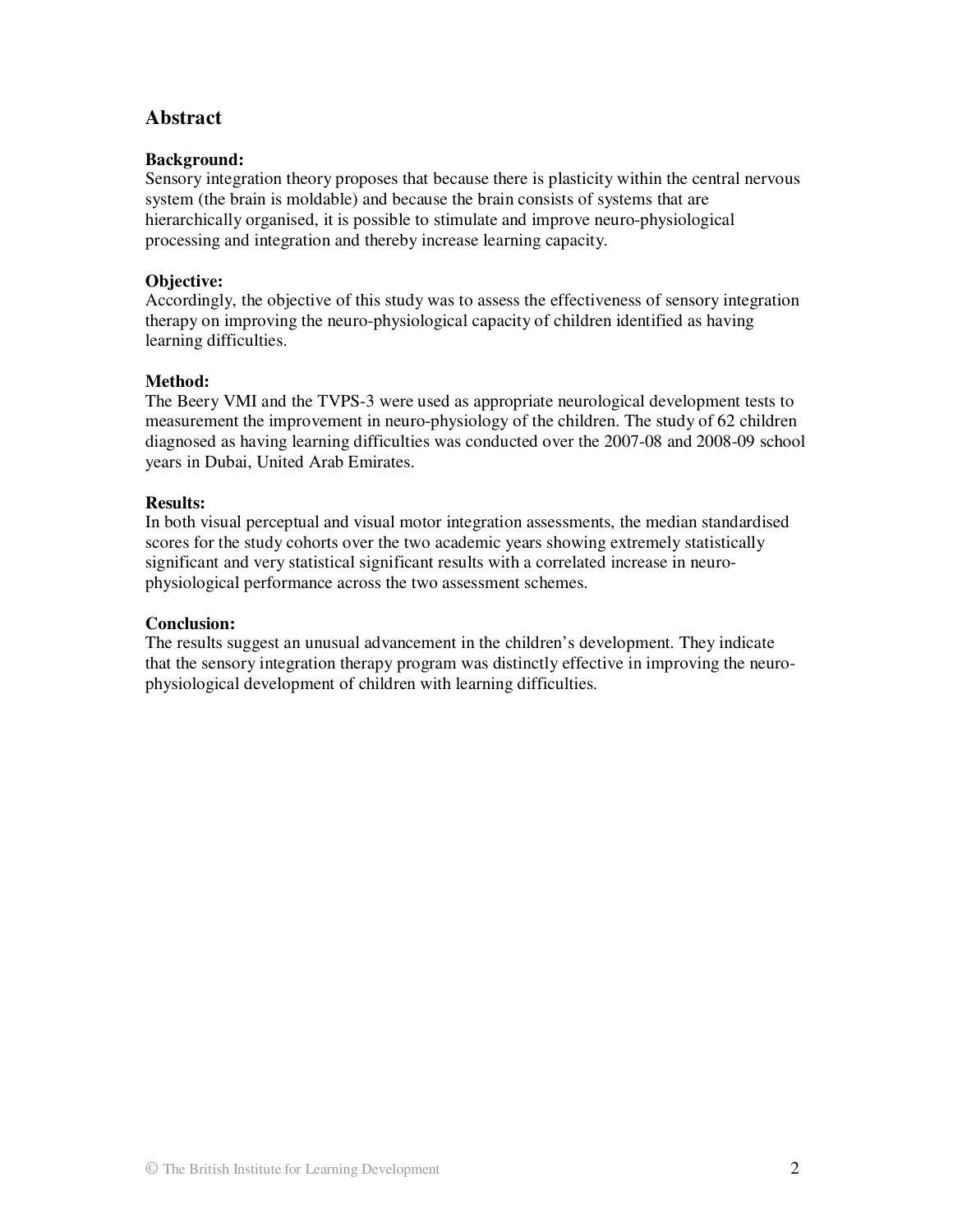As the brain processes and integrates information through its sensors, it is able to plan and organise behaviour in order to make adaptive responses in the ongoing process of learning. This neuro-processing of sensory information is called sensory integration (Ayres, 1979). However, where the brain is not properly receiving sensory input, and/or not integrating the sensory information properly, learning is belated. Learning is implicitly a neurological function and the capacity to learn is dependent upon neurological efficiency (neuro-efficiency). <sup>1</sup>If the sensory system is not functioning as it should, or where sensory information is not appropriately integrated, there is said to be a learning disorder/difficulty.<sup>2</sup>

Accordingly, the objective of this study is to test the effectiveness of a sensory integration program in improving the neuro-physiological development of children with learning difficulties. In accepting that perception and integration of information are fundamental aspects for efficient neurological function (see Literature Review), it is proposed to use tests of visual perception and visual-motor integration to measure the degree of improvement of children in the study.

# **Theoretical Background**

### Sensory Integration Theory

Sensory integration (SI) theory postulates that the brain is in interaction with its environment through its sensory systems establishing a process of reaction-interaction-andlearning. The process is understood to be both cyclical and accumulative as the interaction process builds on, or accumulates information for further interaction and learning. The elements of the cycle are: sensory intake, sensory integration, planning and organising, adaptive behaviour and learning, and feedback (Bundy et al., 2002).

 This integrating process of sensory input Kayser (2007) argues is fundamental to the thinking process. As new information is perceived it is first processed by the mid-brain and brain stem regions of the central nervous system in the pathways for sensory integration. The integration process continues and occurs in higher-level regions of the brain and very early in the 'thinking' process. The point being that improving the sensory process and integration of the brain is fundamental to increasing neuro-efficiency and correcting a learning difficulty.

#### Learning Difficulties

-

Sensory integration theory seeks to address problems in learning and behaviour that cannot be attributed to central nervous system damage or abnormalities. Learning difficulties stem from dysfunctions in central processing and integration of sensory inputs (Bundy et al., 2002) and encompasses a range of neuro-physiological impairments to detecting, modulating, interpreting, or responding to sensory stimuli (Miller, Coll, & Schoen, 2007). It is estimated that up to 15% of children in the USA have sensory integration dysfunctions causing them to be slow learners and have behavioural problems (Ayes, 1979; Lyon 2003; McElgunn 1996).

<sup>&</sup>lt;sup>1</sup> Neuro-efficiency refers to the degree of neuro-physiological ability to learn. Thus, a good learner is understood to have "neuro-efficiency" and a poor learner, to have "neuro-inefficiency". Providing the brain stimulus to respond appropriately to sensory input is here referred to as the process of effecting neuro-efficiency.

<sup>&</sup>lt;sup>2</sup> Note: The implication is that a learning disability is not the result of poor academic teaching and will not be alleviated by increased or intensive academic tuition (see Abikoff, Ganeles, Reiter, Blum, Foley, & Klein, 1987).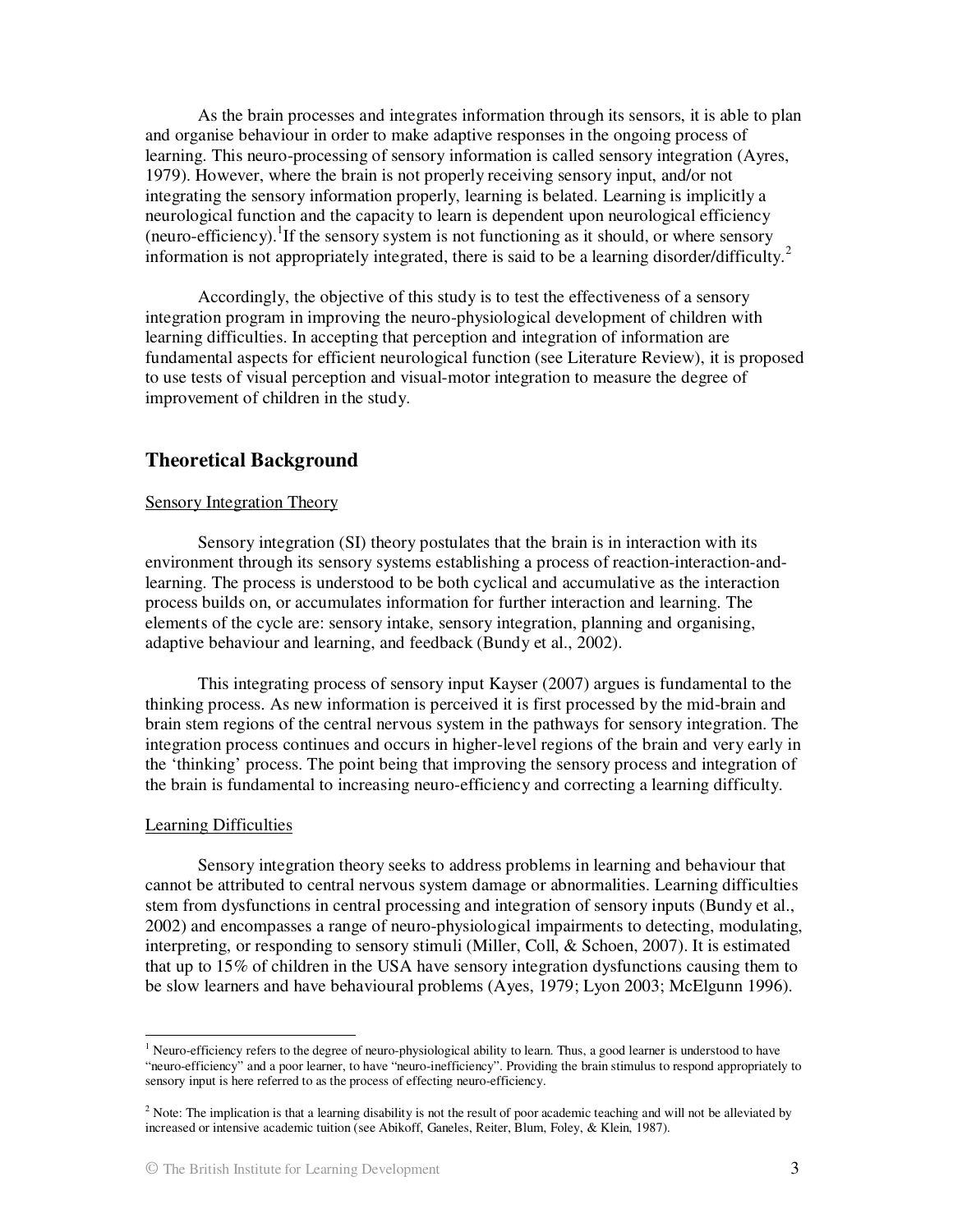# **Literature Review**

Jean Ayres began her research of child neurodevelopment in the 1950s. By the 1980s, a debate had developed over the efficacy of sensory integration treatment (Bundy et al., 2002; Cermak & Henderson, 1989; Densem, Nuthall, Bushnell, & Horn, 1989; Hoehn & Baumeister, 1994; Humphries, Wright, McDougall, & Vertes, 1990; Miller & Kinnealey, 1993; Ottenbacker, 1982; Schaffer, 1984). The main criticism of sensory integration research concerned the validity and reliability of the instrumentation used for assessment with the claim that there is often inconsistency between the theoretical models that guide the practice and the treatment methods used for assessment (Mauer, 1999; Miller & Kinnealey 1993; Rodger et al., 2005). Accordingly, the particular concern of this literature review is to briefly discuss this issue of the effectiveness of sensory integration treatment methods in improving neurological development in children.

A review of the sensory integration studies suggests that the most common research method used has been the comparison of a randomly selected test group to one or two other active or non-active cohorts. The range of research to measure sensory integration efficacy has been wide and included fine motor skills, visual-motor skills, gross motor and upper limb coordination, postural skills, vestibular functioning, language development, handwriting evaluation, and reading evaluation (Hoehn & Baumeister, 1994; Miller & Kinnealey, 1993; Pressley, 1976; Solan 1987; Taylor, 2007; Taylor, 1999). Yet, despite this impressive list of evaluations, sensory integration therapy has had its critics who have been unconvinced that any of this research was effective (Hoehn & Baumeister, 1994; Leong & Carter, 2008; Polatajko, Kaplan & Wilson, 1992). The primary problem being that one randomly selected controlled experiment can differ widely from the next and not produce the needed consistency for a body of research demonstrating therapy efficacy. There also appears to have been a broad approach to defining and measuring 'efficacy,' with little positive result.

 In the array of research, there is a noticeable lack of focus on the specific effectiveness of sensory integration therapy to improve neurological function within neurological assessment parameters. Indeed, as an intervention treatment for neurological dysfunction, the study of the effectiveness of sensory integration in neurological studies appears to be deficient.

In pursuing this line of enquiry, however, there is a field of study that addresses the issue of learning capacity from the medical perspective of neurological function. Fenger (1998) and Davies and Gavin (2007), for example, have shown a correlation between neurological activity and neurological ability/disability. Fenger, with reference to a number of studies in this field,<sup>3</sup> argues that children with learning disabilities demonstrate slower brain wave patterns and that there is a correlation between visual motor integration levels and brain wave scores. Davies and Gavin (2007) used EEG technology to identify sensory processing disorders and demonstrate that such children show less sensory gating and display unique brain processing mechanisms against typically developing children (Davies & Gavin, 2007). Similarly, earlier studies by Lubar, Bianchini, Calhoun, Lambert, Brody, and Shabsin (1985), Lubar (1991), and Linden (1991) assessing children with learning difficulties found that they exhibited slower brain wave patterns than their control group and that it was possible to predict learning difficulty or normal development.

<sup>&</sup>lt;sup>3</sup> Studies of this issue date back over 40 years: Linden, 1991; Satterfield & Braley, 1977; Tucker, 1976; Winkler, Dixon & Parker, 1970).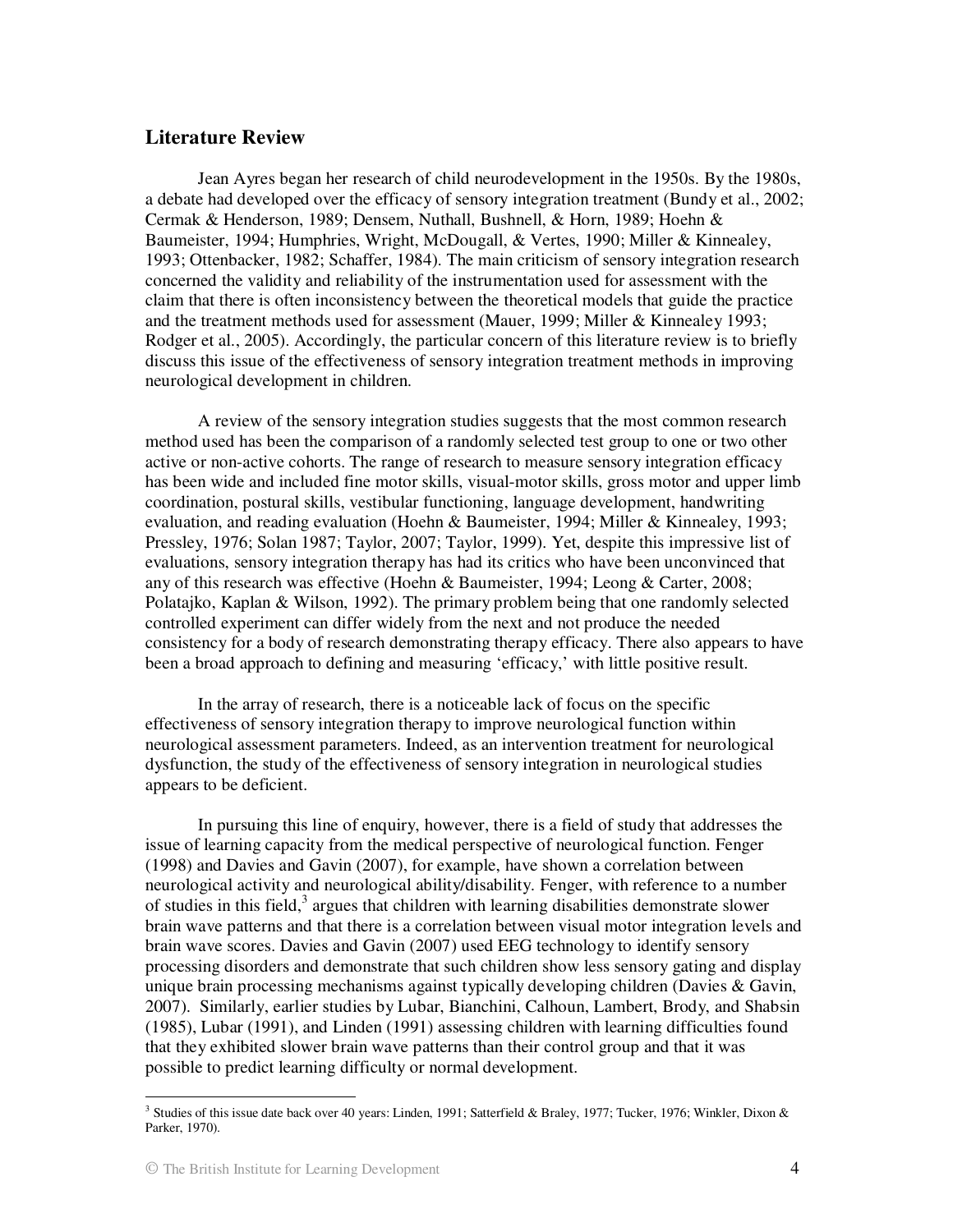Fundamentally, the challenge in demonstrating the efficacy of sensory integration therapy appears to be one of designing, or finding, an assessment paradigm that has consistency between what sensory integration therapy purports to do and the instrumentation used to test the efficacy of the program. Given that sensory integration theory is grounded in a 'medical-model' for improving neurological function and organisation, the instrumentation used to assess the efficacy of sensory integration should, accordingly, measure neurological function and organisation. Assessing the efficacy of sensory integration therapy, thus, becomes an exercise in assessing its ability to improve neurological activity. Accordingly, and for the purpose of this study, the Beery-Buktenica Developmental Test of Visual Motor Integration: Fifth Edition (VMI; Berry & Beery, 2006) and the Test of Visual Perception Skills: Third Edition (TVPS-3; Martin, 2006) have been chosen as appropriate instruments to measure change in the neuro-physiological development of children over a period of sensory integration therapy.

Using the VMI and TVPS-3 to monitor neuro-efficiency is not without precedent and has been the subject of research for some forty years (Brown & Gaboury, 2006; Haring & Bateman, 1977; Piaget & Inhelder, 1969; Tucker, 1976). Piaget and Inhelder (1969) assert that visual motor functions are fundamental to learning development suggesting that the sensory-motor scheme may constitute the basis for the later operations of thought. Study of the relationship between visual motor development and higher learning has shown the fundamental importance of visual-motor development to thinking (Bruner, 1964), to psycholinguistic variables (Bannatyne, 1969), handwriting and reading (Maeland, 1992; Oliver, 1990; Weil & Amundson, 1994), and to general academic success (Abikoff, Ganeles, Reiter, Blum, Foley, & Klein, 1987; Duffy, Pitier, & Fedner, 1976). Further, Fenger's (1998) study shows the importance of visual-motor activities in the development of intellectual skills.

The relationship between visual perceptual abilities to academic achievement has also been a subject of investigation (Barker, 1974; Beery & Beery, 2006; Carroll, 1972; Kulp, Edwards, & Mitchell, 2002). As seventy percent of sensory input for humans is visual, it follows that vision and perception are fundamental neurological functions to the process of learning (de Montfort, 2005; Hannaford, 1995) and improving visual perceptual ability will influence neuro-efficiency.

# **Methodology**

#### Ethical Considerations

A proposal for this research program was submitted to the United Arab Emirates (UAE) Ministry of Social Affairs for their consideration before the program was implemented. Second, at meetings in the initial phase of the program, parents of the children selected for the study were required to give their informed consent and support. Third, instruction was given to the eight therapists involved in the program. A senior therapist, with sensory integration certification, was assigned to supervise the assessments and liaise with parents (Scores were given to the research managers for interpretation and tabulation, information not seen by the therapists during the program).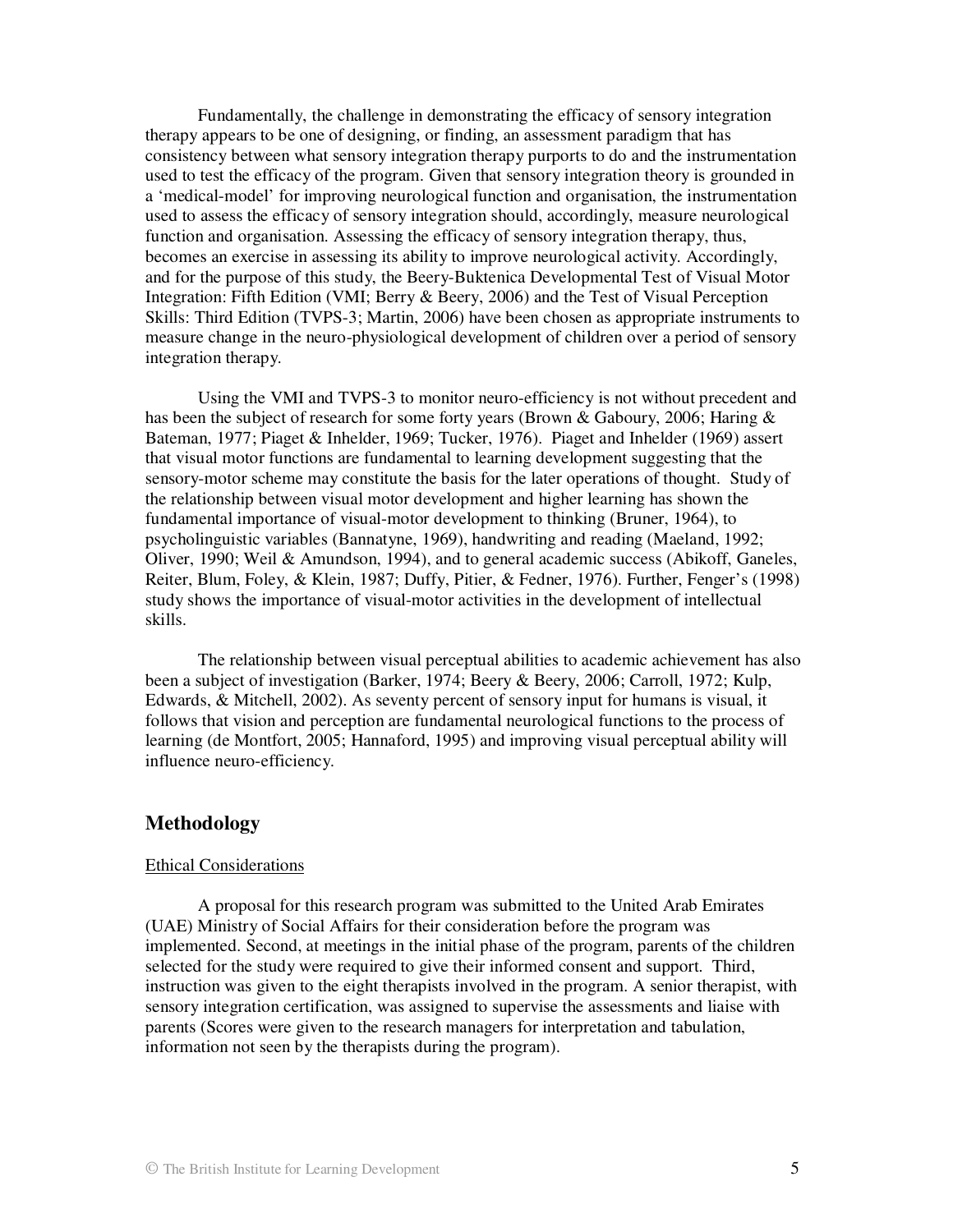#### Selection Criteria

Children were selected for the study program through a process of identifying children with learning difficulties (dysfunctions in central processing and integration of sensory inputs) from a regime of assessments (see below) to identify children with neurological dysfunction. Children on medication, with physical disability, born with a mental impairment, a syndrome, poor eye sight or children whose academic and intelligence scaled scores were below 65 were eliminated from the study. All children selected for the study were identified as mentally capable of learning but struggling to do so. (Children were required to have vision and hearing tests prior to entering into the school and therapy program).

Because the precise nature of a learning disorder is not easily identified, a regime of assessments is required to gain a neuro-physiological profile of a child. Accordingly, to first provide a neuro-efficiency quotient of the children, the Beery Visual Motor Integration (VMI; Beery & Beery, 2006) assessment and the Test of Visual Perception Skills-TVPS-3 (Martin, 2006) assessment were used. Added to these were the Sensory Profile (Dunn, 1999), the Clinical Observations of Motor and Postural Skills (COMPS; Wilson, Kaplan, Pollock & Law, 2000) assessments, the Clinical Evaluation of Language Fundamentals (CELF-4; Semel, Wiig & Secord, 2006) and the Wechsler Individual Achievement Test (WIAT-II; Wechsler, 2001). This comprehensive regime of assessments identified children with learning disorders and in meeting the other criteria, their parents were asked if the children could be included in the study.

#### **Demographics**

Sixty two school children participated in a sensory integration program over the 2007- 08 and 2008-09 school years in Dubai, UAE. The children were aged from 6 to 14 years (Table 1) and came from eight regions across the world.<sup>4</sup> There were 12 females and 50 males participating in the study.

Of the 36 children selected for the program in 2007-08, 11 moved to other schools or countries before post-program assessments were conducted. Thus, there were 25 children who completed the assessment-year in 2007-08 (Cohort A). For the second year, 2008-09, there were 68 new children identified with learning difficulties, and of these, 49 completed the program, classified as Cohort B. A subset of Cohort A and Cohort B was created, Cohort C, to identify 12 children who continued in the program over the 2 years (Table 1).

|          | $P$ canve applied |           |            |      |                |              |                  |                |             |             |  |  |  |
|----------|-------------------|-----------|------------|------|----------------|--------------|------------------|----------------|-------------|-------------|--|--|--|
|          |                   | No.       | No.        |      |                |              | <b>VMI</b> Score |                | TVPS-3      |             |  |  |  |
| Cohort   | Year              | Beginning | Completing | Male | Female         | Int. Av. Age | Range            | VMI Median     | Score Range | TVPS-3 Mean |  |  |  |
| Cohort A | 2007-08           | 36        | 25         | 21   | $\overline{4}$ | 8.1          | 66 to 111        | 82.7           | 3 to 14     | 93          |  |  |  |
| Cohort B | 2008-09           | 68        | 49         | 39   | 12             | 9.5          | 68 to 108        | 87.4           | 56 to 120   | 98          |  |  |  |
| Cohort C | 2007-09           | 12        | 12         |      |                | 8.1          | 73 to 101        | 84             | 74 to 118   | 95          |  |  |  |
|          |                   |           |            |      |                |              |                  | <b>Table 1</b> |             |             |  |  |  |

#### **Demographics**

<sup>&</sup>lt;sup>4</sup> Children described as coming from eight regions refers to and includes the different countries within their ethnic origin (English, Celts, African, European, Gulf Arabs, including UAE Nationals, North African Arabs, South East Asian and Asian). Use of the term 'ethnicity' is not considered appropriate here as Anglo-Celt children, for example, came from several countries with different cultural and education systems. It is important to mention the national background of the participants as both the VMI and TVPS-3 are designed as unbiased assessments of child development.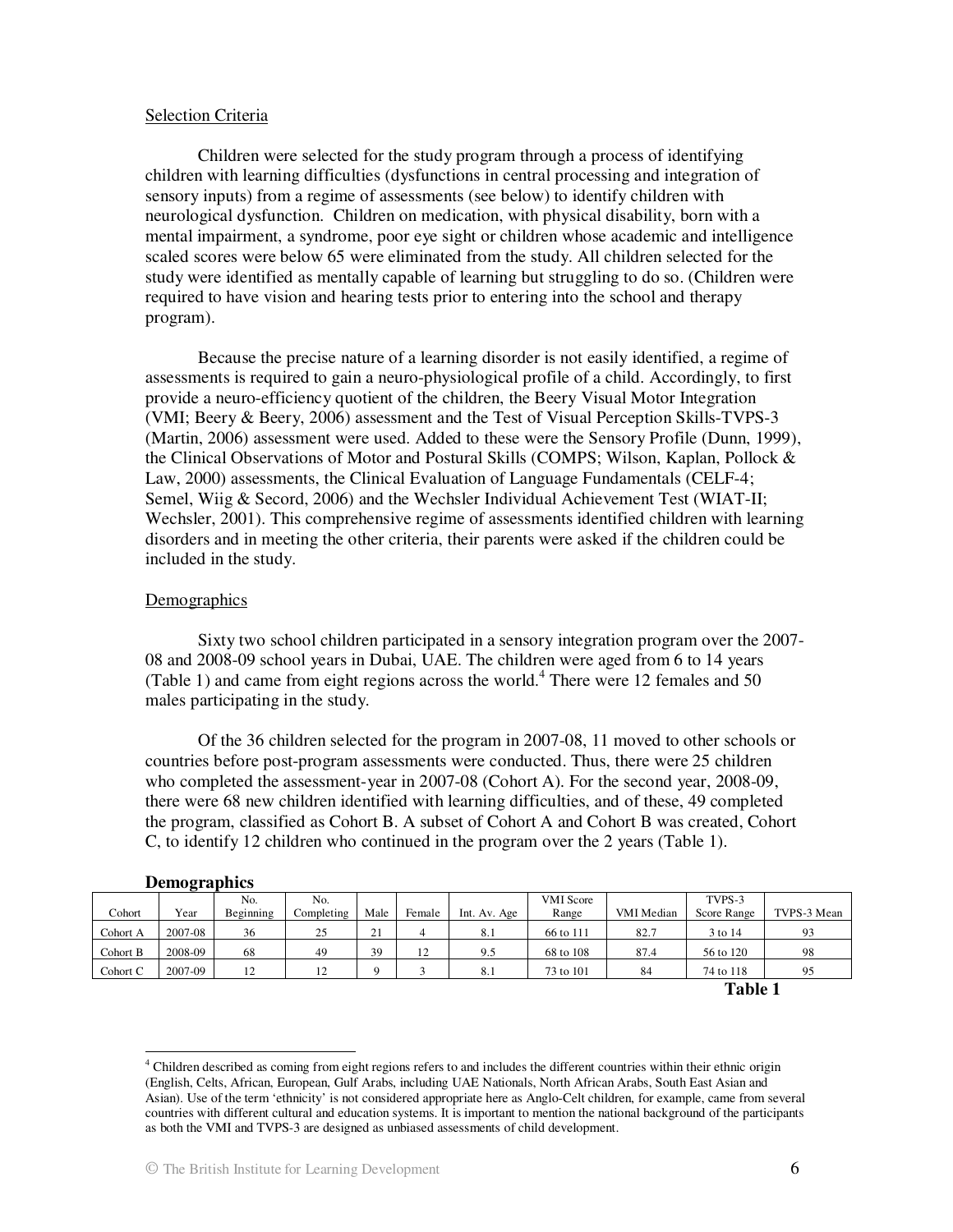### Research Procedure

In the first four weeks of the program children's response to therapy was monitored and evaluated in order to design an Individual Development Program (IDP) for each child. In the third and sixth month of the program, therapists met with parents to review the children's progress. In the tenth month, the VMI and TVPS-3 assessments were conducted and a final report given to the parents.

At the conclusion of the two year study, an independent analyst was consulted for statistical analysis. Statistics were generated from the Statistical Package for Social Sciences (SPSS) Base 8.0 for Windows. Two-tailed t-tests were used to calculate statistical significance between visual-perceptual quotients (VPQ) scores on the TVPS-3 for all cohorts between initial testing and post program testing. The same procedure was followed for the standardised scores on the VMI.

### Treatment Model

Sensory integration therapy is driven by four main principles: The Just Right Challenge; Adaptive Response; Active Engagement; and Child Directed Therapy (Bundy et al., 2002). Accordingly, the treatment model was designed to fulfil these principles:

- 1. Over four days per school week, children received one 30 minute session per day of SI therapy. The children were taken out of class at a prescribed time according to a weekly schedule.
- 2. The child and the therapist interacted in a choice of rooms set up for sensory integration development with SI equipment for various vestibular, proprioceptive, tactile, grossmotor, fine motor, perceptual and auditory activities.
- 3. The SI program activities were conducted by SI trained therapists (see footnote 7) and modified on an ongoing basis according to the treatment plans and the progress shown in weekly progress notes.

### Fidelity and Study Control

-

In accordance with Sensory Integration Therapy Assumptions and Principles (Ayres, 1979; Bundy et al., 2002) a standardised sensory integration treatment approach was used for the children derived from the organisation's sensory integration therapy manual.<sup>5</sup> Eight occupational therapists were assigned between 5 and 8 children each. All occupational therapists had been trained in sensory integration therapy $<sup>6</sup>$  as well as treatment procedures,</sup> assessments and progress documentation. All children and therapists had access to five therapy rooms designed for sensory integration therapy in the school/clinic. Each therapist remained with her designated children throughout the year (unless for unusual reasons a relationship was changed). The same therapist administered both the initial and final VMI and TVPS-3 assessments of their designated children. The therapists were 'blind' to the

<sup>&</sup>lt;sup>5</sup> The organisation's Sensory Integration Therapy Manual covers a number of theoretical and practical topics. Subjects includes: neuro-physiology, the sensory system, sensorimotor preferences, autonomic nervous system, developing the gifted brain, emotions and learning, attention and arousal, and working with sensory processing disorders.

<sup>6</sup> Sensory Integration Training from Sensory Integration International (USA), South Africa Institute for Sensory Integration (SAISI) who have an MOU with USC/WPS, or Sensory Integration Network of UK & Ireland.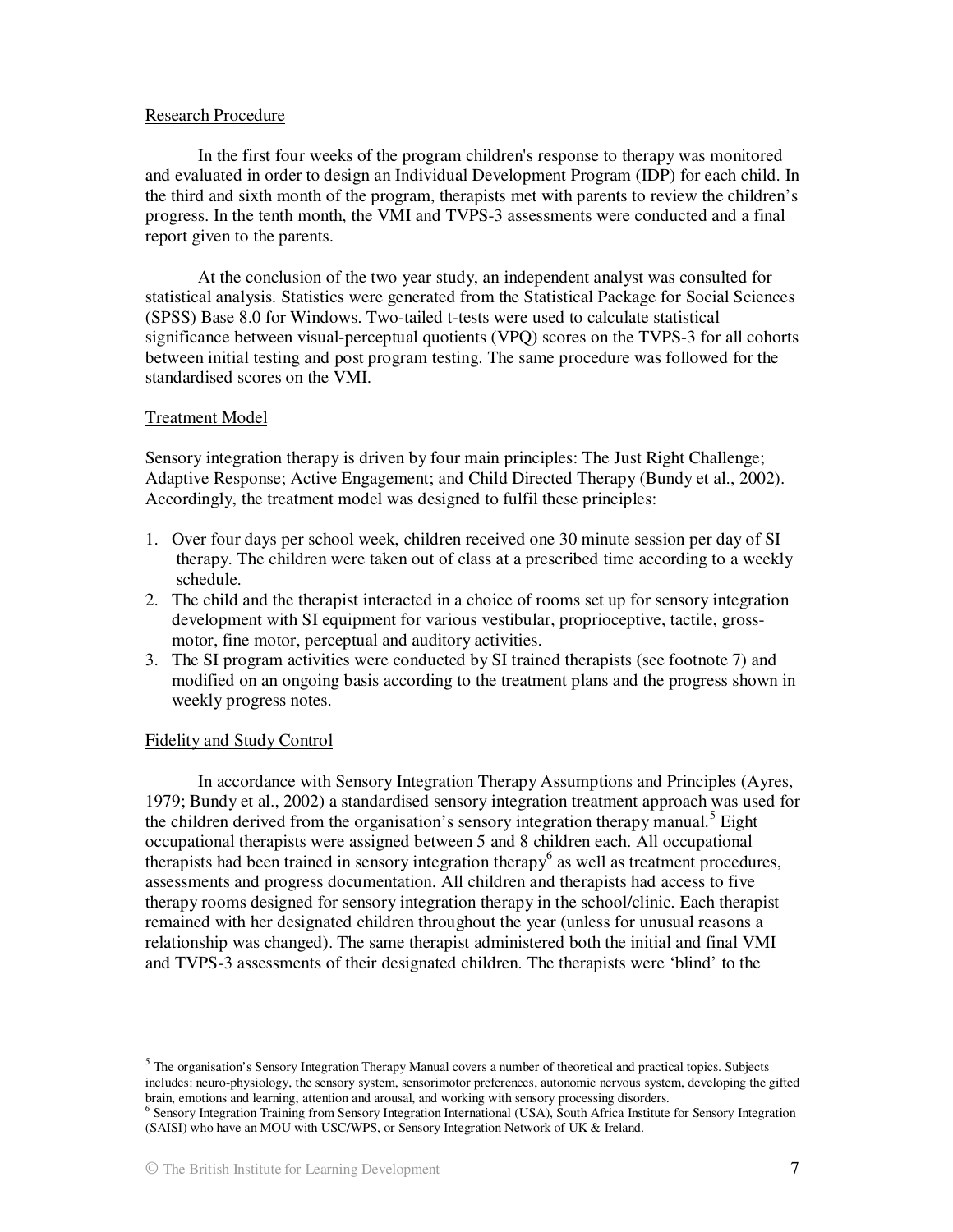results of children's tests and to the tabulation, calculation, and graphing processes of the study. $7$ 

#### Instrumentation

As discussed in the Literature Review, the Beery-Buktenica Developmental Test of Visual Motor Integration: Fifth Edition: VMI (Beery & Beery, 2006) and the Test of Visual-Perception Skills: Third Edition: TVPS-3 (Martin, 2006) are considered valid tests of neurological function and indicators of a child's intellectual ability. They are standardised assessments with generalized scoring systems which allow this current study to make crossstudy comparisons of research results, as Beery and Beery point out (Beery & Beery, 2006, p. 94). Thus, the VMI and TVPS-3 developmental schemes provide universal control groups and baselines against which the results of this study are compared for analysis.

### The Beery and Buktenica Developmental Test of Visual Motor Integration: Fifth Edition (VMI)

The VMI assessment of child neurological development maps the predictable development path for children and teenagers. Raw score test results are scaled against chronological age and then standardised against a development range where predicted standardised score change is zero as raw score achievement increases. Standardised scores between 83 and 117 are classified as within a range of typical ability and development. Children with scores below 83 are considered low and very low neurological performers and depicted as children with learning difficulties (Beery & Beery, 2006). The VMI tests are not biased with regard to gender, ethnicity, socioeconomic status, and residence.

In designing the VMI scheme, Beery and Buktenica graphed a medians developmental curve for normal development (Beery & Beery, 2006) and their scheme has been adopted for this present study and accordingly, their standard error of measurement (SEM) is incorporated as a 5% margin.

#### Test of Visual-Perception Skills: Third Edition (TVPS-3)

The TVPS-3 test is also a developmental assessment and measures a child's abilities as a progression against a standardised scale of development. While raw achievement scores increase against chronological age, the scores are standardised to depict typical development and a range of neuro-physiological function. Thus, like the VMI, the TVPS-3 raw score scheme can be graphed to reveal a development path continuum of predicted raw score outcomes through the course of a child's development.

The TVPS-3 measures 7 visual-perceptual skills: visual discrimination, visual memory, visual spatial-relationship, visual form-constancy, visual sequential-memory, visual figure-ground, and visual closure. The TVPS-3 is also a test that shows progressive typical development for 4 to 12 year old children.

<sup>7</sup> Note: The inter-scorer reliability for the VMI is .92 (Beery & Beery 2006) and for the TVPS- 3 the reliability coefficients range from .83 to .91. Having the same therapist conduct the assessment for pre-program and post-program is not considered by the VMI and TVPS-3 authors as having a debilitating effect upon the test results.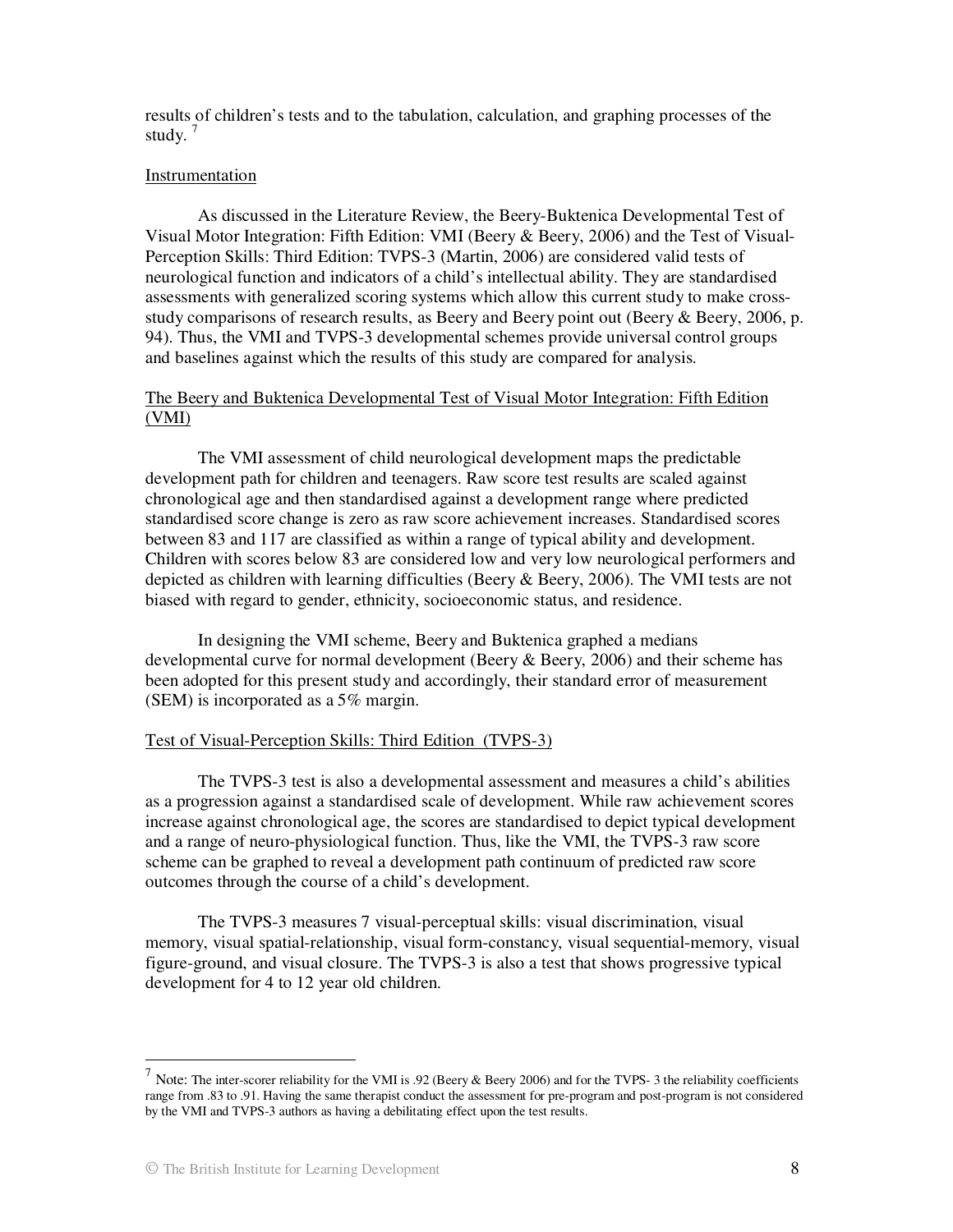The TVPS-3 is an indicator of how a child is visually perceiving and interpreting the world around them, including their academic tasks. Visual-perception has a direct impact on essential academic areas of reading, writing, comprehension, and reasoning. The TVPS-3 is a non-language test and is not biased according to ethnicity, culture, education or gender (Martin, 1996).

# **Research Results**

### Cohort A Results

As expected for a developmental scheme, the raw score results for all the children increased in at least one of the three VMI test and sub-test categories with 80% of the study sample showing positive gains in all three tests (allowance for a SEM of 5% and child test readiness). The pre-program average age of the cohort was 8 years and 1 month and the postprogram average age was 8 years, 11 months. The expected baseline improvement for one year of chronological development is 2 points but Cohort A improved by 3.6 median raw score points.

### **VMI Median Raw Scores Comparisons**

|         |               | No. of   |                          |                 |                  |                      |              |  |  |  |  |
|---------|---------------|----------|--------------------------|-----------------|------------------|----------------------|--------------|--|--|--|--|
| Title   | Research Year | Children | <b>Initial Raw Score</b> | Final Raw Score | Predicted Change | <b>Actual Change</b> | Grade Change |  |  |  |  |
| Group A | 2007-08       | 25       | 14.4                     |                 |                  | 3.6                  |              |  |  |  |  |
| Group B | 2008-09       | 37       | 16.3                     | 19.6            | 1.2              | 3.3                  |              |  |  |  |  |
| Group C | 2007-09       | 12       | 14.6                     | 20.8            | 2.5              | 6.2                  |              |  |  |  |  |
|         | ___           |          |                          |                 |                  |                      |              |  |  |  |  |

**Table 2** 

### **VMI Median Standard Scores Comparisons**

|         |               | No. of         |                    |                  |                         | Actual | $\%$   |          |
|---------|---------------|----------------|--------------------|------------------|-------------------------|--------|--------|----------|
| Title   | Research Year | Children       | Initial St'd Score | Final St'd Score | <b>Predicted Change</b> | Change | Change | P Value  |
| Group A | 2007-08       | 25             | 82.7               | 93               |                         | 10.3   | 12.4%  | < 0.0001 |
| Group B | 2008-09       | 37             | 87.5               | 94.7             |                         | 7.2    | 8.4%   | < 0.0001 |
| Group C | 2007-09       | $\overline{1}$ | 84                 | 97.5             |                         | 13.5   | 16%    | < 0.0012 |

**Table 3** 

### **TVPS-3 Median Raw Scores Comparisons**

| Title              | Research Year | No. of Children | Initial Raw Score | Final Raw Score | Predicted Change | <b>Actual Change</b> | Grade Change |  |
|--------------------|---------------|-----------------|-------------------|-----------------|------------------|----------------------|--------------|--|
| Cohort A           | 2007-08       | 25              | 10                |                 |                  |                      |              |  |
| Cohort B           | 2008-09       | -37             | 9.9               | 12.4            | 0.8              |                      |              |  |
| Cohort C           | 2007-09       |                 | 10.5              | 13.7            |                  | 3.2                  |              |  |
| $T0$ kla $\Lambda$ |               |                 |                   |                 |                  |                      |              |  |

**Table 4** 

The Cohort A pre-program median raw score was 14.4 points; the age-achievement score for a 5 year, 8 month old child. This was 2 years, 5 months below the expected average score. At the conclusion of the program, the Cohort A median raw score had risen to 18 points. The improved scores brought the Cohort to an average achievement age of 7 years 9 months: An increase of 2 age-achievement years, where less than 1 year of achievementdevelopment was to be expected (Figure 1). From a standardised score perspective, Cohort A improved by 10.3 standardised points: A capability improvement of 12.4% in 1 year, rising from the median score of 82.7 to 93 points (Table 3). With a P Value of < 0.0001 the improvement is extremely statistically significant.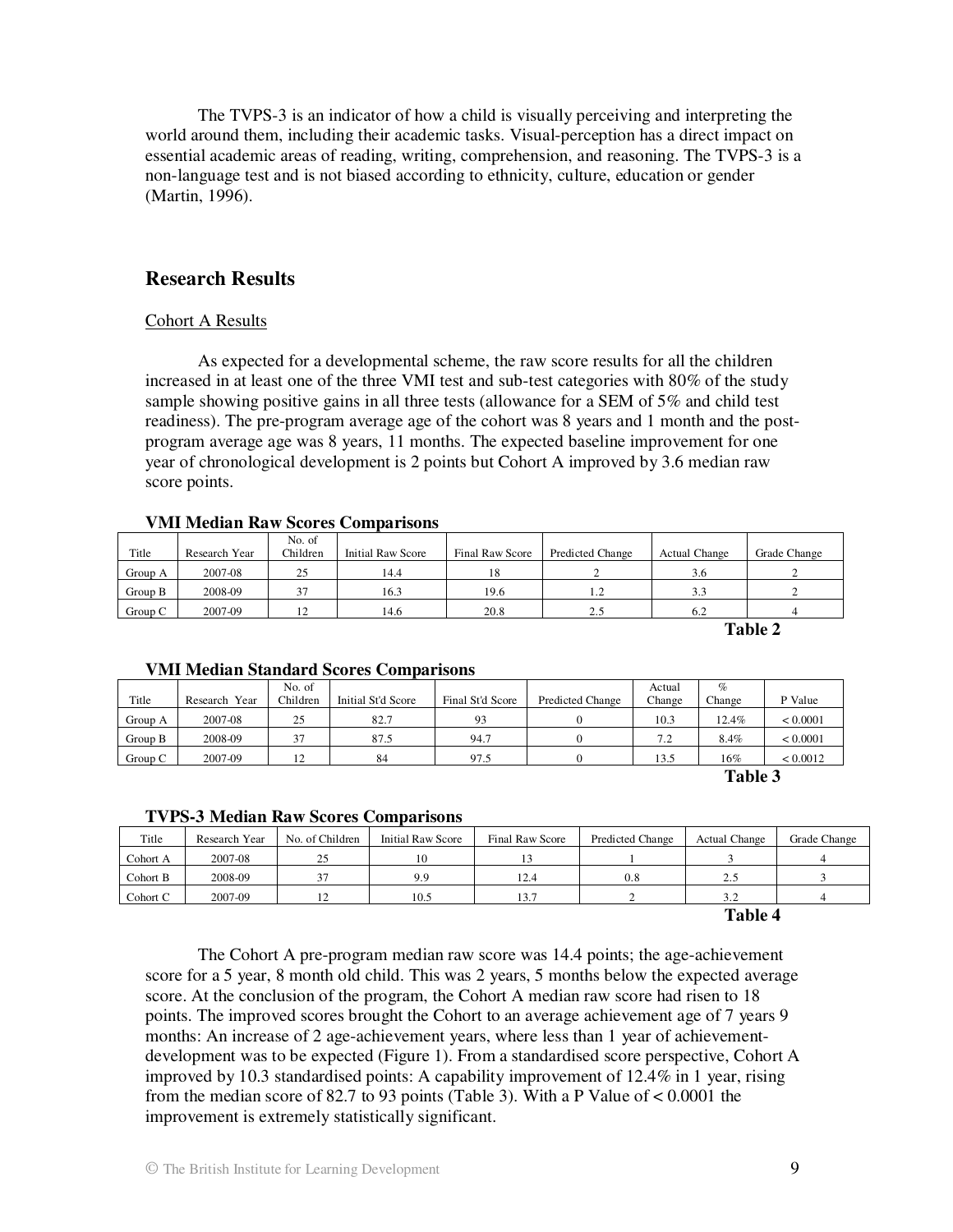

 Fig. 1. VMI Median Development Scores for Cohort A 2007-08

At the beginning of the study, the Cohort A TVPS-3 median raw score was 10 points; the age-achievement score equivalent for a 7 year old child: 1 year below expected average score. At the conclusion of the program, the Cohort A median raw score had risen to 13 points. The improved scores brought the cohort to an average achievement age of an 11 year old child: An increase of 4 age-achievement years, where 1 year of achievement-development was to be expected at best (Figure 5). The initial standardised median score for Cohort A was 93 points, and where this score was expected to remain constant, the Cohort improved by 10 points to 103. This was an improvement in capacity of 10.7% in 1 year (Table 5). With a P Value of < 0.0001 the improvement is extremely statistically significant.

| Title    | Research Year | No. of<br>Children | Initial St'd Score | Final St'd Score | Predicted<br>Change | Actual<br>Change | %<br>Change | P Value  |
|----------|---------------|--------------------|--------------------|------------------|---------------------|------------------|-------------|----------|
| Cohort A | 2007-08       | 25                 | 93                 | 103              |                     | 10               | 10.7%       | < 0.0001 |
| Cohort B | 2008-09       | 37                 | 88                 | 99               |                     |                  | $12.5\%$    | < 0.0001 |
| Cohort C | 2007-09       | 12<br>∸            | 95                 | 106              |                     |                  | $1.5\%$     | < 0.0090 |
|          | Table 5       |                    |                    |                  |                     |                  |             |          |

**TVPS-3 Median Standard Scores Comparisons** 



 Fig. 2 TVPS-3 Median Development Scores for Cohort A 2007-08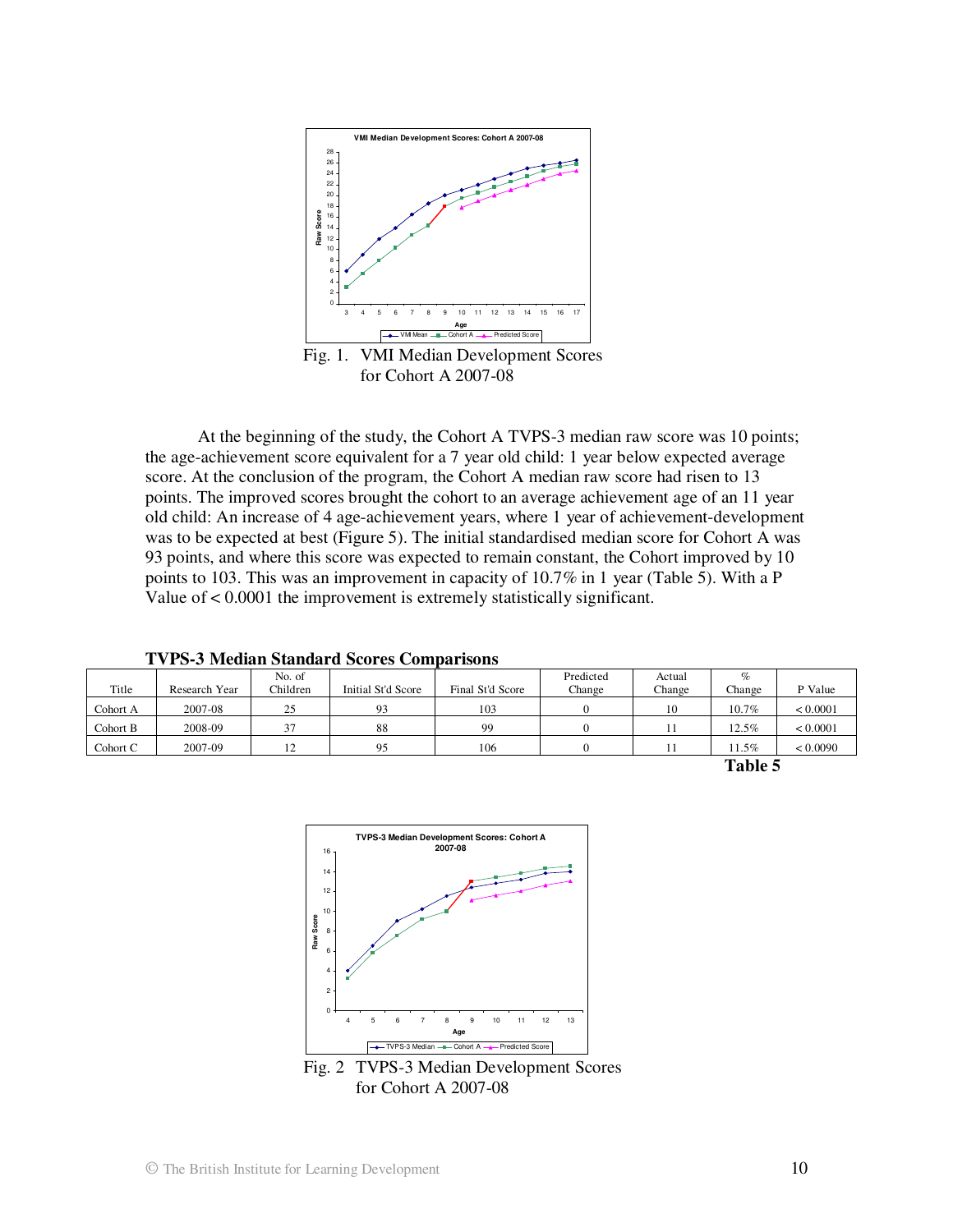#### Cohort B Results

The pre-program median raw score of 16.3 points and the post-program tests showed the median raw score had risen to 19.6 points: An improvement of 3.3 median raw score points where 1.2 points was to be expected for the VMI median cohort (Figure 2). From the perspective of the standardised scores, without intervention, the VMI median standard score would remain at 87.5, whereas Cohort B standard score improved to 94.7 points – an increase of 8.4% in neurological ability in the 1 year (Table 3). With a P Value of < 0.0001 the improvement is extremely statistically significant.



Fig. 3. VMI Median Development Scores for Cohort B 2008-09

The initial TVPS-3 median raw score of 9.9 points (the equivalent to a 6 year, 10 month old child) improved to 12.4 points: An improvement of 3 age-grade levels rising to a TVPS-3 median level for 'average' child development (Figure 6). From the perspective of the standardised scores, Cohort B improved from an initial median assessment of 88 points to 99 points, where no improvement was to be expected. This actual change of 11 points was a 12.5% improvement over the children's initial pre-program assessments (Table 5) and with a P Value of < 0.0001 the improvement is extremely statistically significant.



for Cohort B 2008-09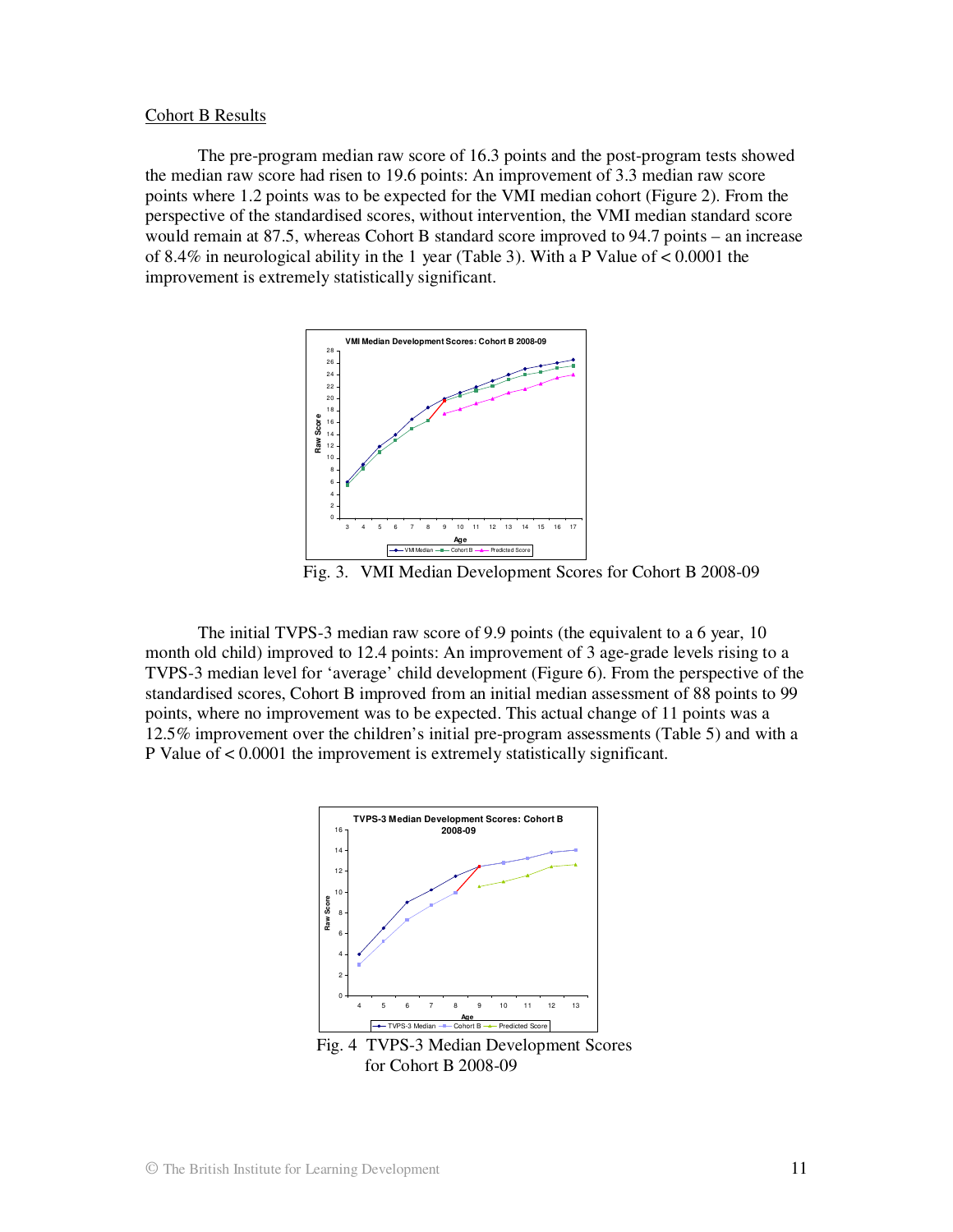#### Cohort C Results

As a sub-set of the Cohort A and B groups, the Cohort C group of children participated in 2 school years of the sensory integration program, with a 3 month break over the summer holidays and a 4 month break between assessments. Their VMI scores show some minor differences: Cohort C 2007 initial median standard score of 84 points was slightly higher than the larger group's score of 82.7 points (Figure 3). For the median raw scores, Cohort C improved from an initial score in 2007 of 14.6 points, and a grade level of a 6 year, 4 month old child, to the level of a 9 year, 10 month old child with a score of 20.8 points in 2009. Over the 2 years of the program, Cohort C improved from 84 to a median standard score of 97.5 points: An improvement of 16% in capacity and an improvement of four age-grade levels (Figure 4). With several children in this small cohort not responding to therapy as well as the others, their scores had a debilitating effect on the overall cohort score. Nevertheless, over the two years, the P Value for the improvement was < 0.0012 and is still very statistically significant.



 Fig. 5 VMI Median Development Scores for Cohort C 2007-09



 Fig. 6 VMI Median Standard Scores for Cohort C 2007-09

For the TVPS-3, over the two years, Cohort C's median raw score improved from 10.5 points to 13.7 points: An actual change of 3.2 points where 2 points was expected. This translates into a movement from an initial average age-grade level of a 7 year old to an agegrade level of an 11 year old, or a jump of four age-grade levels (Figure 7). In parallel, the Cohort C median standardised score, with no expected change, rose from 95 to 106 points.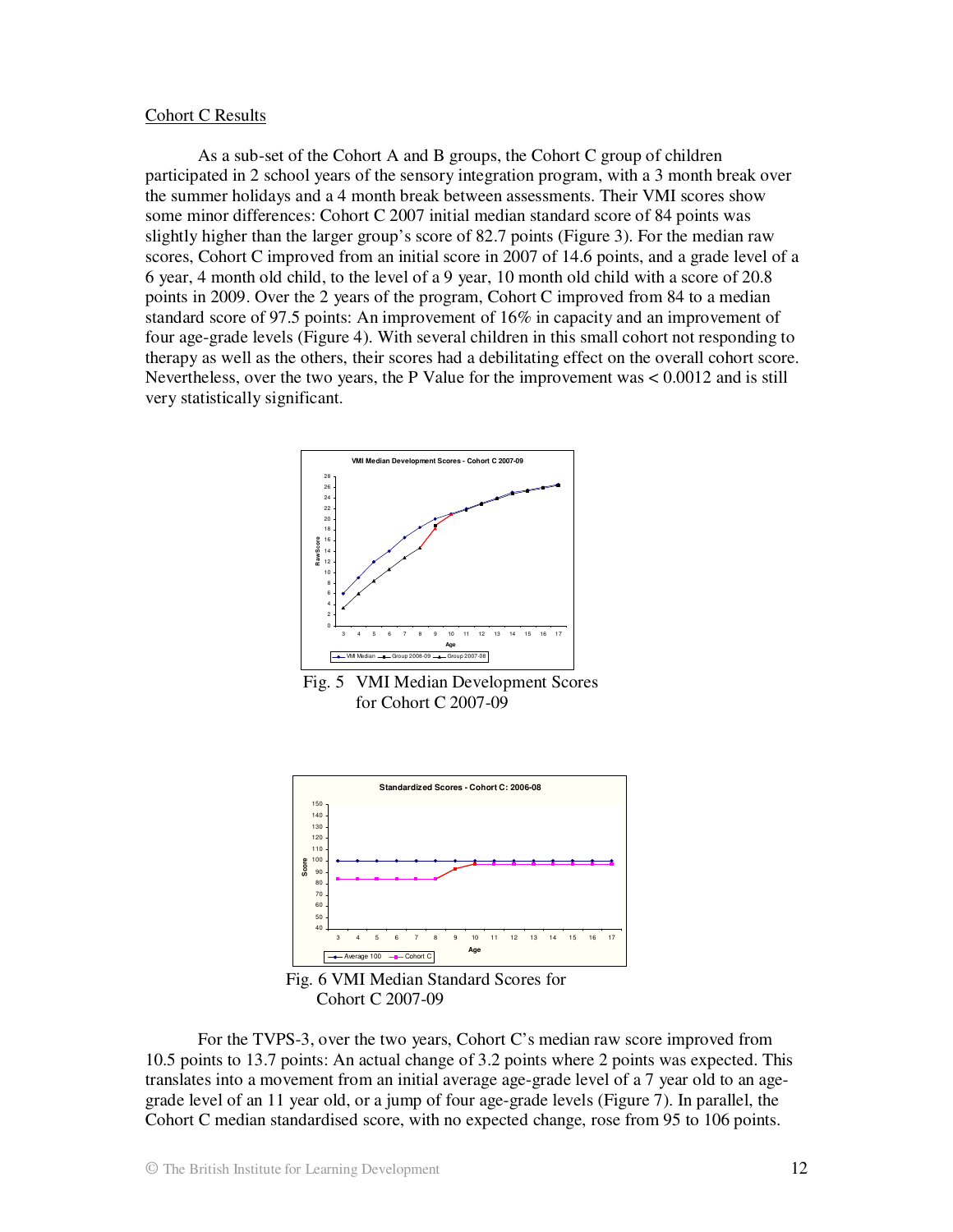While both scores are within the 'average' range, the actual change of 11 points, or 11.5%, is significant because it shows consistent, and sustained, improvement over the two years (Table 5). With a P Value of < 0.0090 the improvement is very statistically significant.



for Cohort C 2007-09

# **Discussion of Results**

The objective of this study was to assess the effectiveness of sensory integration therapy for improving the neurological development, and thus the neuro-efficiency, of children identified as having sensory integration based learning difficulties. With reference to the Literature Review, the first consideration is whether the VMI and the TVPS-3 were suitable instruments to provide specific and comparable statistical information to test the effectiveness of the intervention program.<sup>8</sup>

The VMI as a visual motor integration test, is considered a 'higher level' assessment of neurological functioning as it indicates the degree of 'integration' of neurological ability (Beery & Beery, 2006). Further, the VMI and TVPS-3 are understood as related assessments in as much as the VMI scores can be stifled by poor visual perception or, conversely, an improvement in visual perception will have an impact on visual-motor integration. The correlated test results of both assessments across the study testify to their compatibility.

In progression, the second issue arising out of the literature review is the fundamental question of whether the VMI and TVPS-3, as neurological assessments, demonstrate that sensory integration therapy can be used as an intervention program to improve neurophysiological ability.

For all three research samples, the results show extremely and very significant statistical improvement of the children for the VMI and TVPS-3 tests. The improvement in the TVPS-3 raw scores across the three Cohorts show an increase in age-grade ability by 4 grades, 3 grades and 3 grades respectively, where 1 grade level, or less, was predicted for Cohorts A and B and 2 grade levels for Cohort C. Similarly, the VMI raw scores show

<sup>&</sup>lt;sup>8</sup> The Sensory Integration Praxis Test (SIPT; Ayres, 2004) could be considered as a reliable test of neurophysiology but it was designed as a diagnostic tool for children up to the age of 8 years and 11 months. and not as an outcome measure for neuro-physiological improvement. In the UAE, our company charge for a full SIPT, taking 8 hours of interviews, assessment and report writing is Dhs:3,200 (US\$900) which makes it expensive and difficult to organize follow up assessments.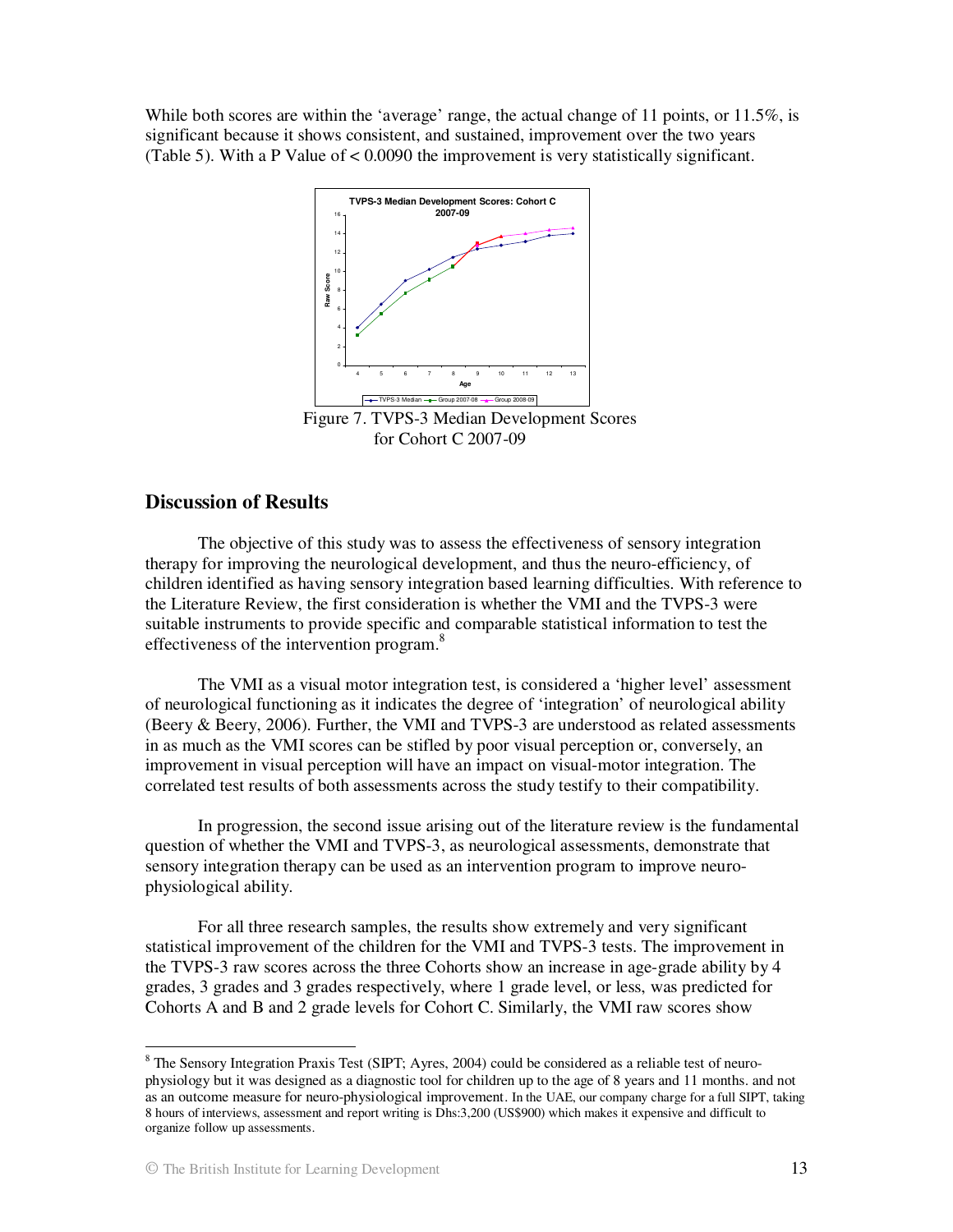improvement of 2 grades, 2 grades and 4 grades respectively, where 1 grade level was predicted for Cohorts A and B and 2 grade levels for Cohort C.

Of particular interest are the results of Cohort C, where the standard scores for the VMI tests improved in the range of 8.4% to 16% and the TVPS-3 standard scores improved in the range of 10.7% to 11.5%. It is noted that the TVPS-3 median standard score increased for Cohort C did not improve in the second year as much as the score for the first year. The P Value for Cohort C 2007-08 was < 0.0001 and extremely statistically significant and in 2008- 09 the P Value was < 0.0002 and also extremely statistically significant but when seen over the two years and gauged against expected norms, the P Value dropped to < 0.0090. This can be explained by the fact that the Cohort had already increased from 95 points to 103 points in the first year, to a high average score, and then increased further above the average to 106 points in 2008-09. (It can also be explained by several children not responding to therapy as well as others which affected the overall cohort score.) The results also indicate that while SI therapy can improve children's neuro-efficiency, children will respond at different rates and in accordance with their biological and environmental conditions.

|            |         | Lower Scores Group |      | Change               | Percent | P Value  |  | Higher Scores Group |       | Change | Percent | P Value  |
|------------|---------|--------------------|------|----------------------|---------|----------|--|---------------------|-------|--------|---------|----------|
| <b>VMI</b> | 2007-08 | 76.6               | 89.3 | 12.7                 | 16.5%   | < 0.0034 |  | 90.8                | 100.6 | 9.8    | 11%     | < 0.0048 |
|            | 2008-09 | 85.1               | 93.7 | 8.6                  | 10.1%   | < 0.0010 |  | 98                  | 105.1 | 7.1    | 7.2%    | < 0.0069 |
|            |         |                    |      |                      |         |          |  |                     |       |        |         |          |
| TVPS-3     | 2007-08 | 87                 | 100  | 13                   | l 5%    | < 0.0001 |  | 100                 | 109   |        | 9%      | < 0.0064 |
|            | 2008-09 | 80                 | 92   | 12<br>$\overline{1}$ | .5%     | < 0.0072 |  | 111                 | 120   |        | 8%      | < 0.0009 |
|            |         |                    |      |                      |         |          |  | $\sim$ $\sim$       |       |        |         |          |

**Median Standard Scores Comparison**

**Table 6** 

Still, there is also the possible indication that sensory integration therapy is more impressive for children with lower capacity than for children of higher capacity. As a post program statistical analysis exercise, the pre-program and post-program assessment scores for Cohort A and Cohort B were divided into a lower score sub-group and a high score sub-group of 10 participants in each in order see if there was a significant difference. Across both VMI and TVPS-3 tests, there is noticeable consistent improvement with the lower capacity subgroups improving more than the higher capacity sub-groups. The implication is that sensory integration therapy may well have a more significant impact on those children with more severe learning difficulties whereby addressing specific issues allows other capabilities to develop as well producing a more rapid increase in development (Table 6).

By way of specifically addressing the issue of the efficacy of sensory integration therapy, as raised in the literature review, there are two further and intrinsic issues that require discussion: The issues of predictability and sustainability.

Both the TVPS-3 and the VMI are considered reliable indicators of predictable academic performance. As stated earlier, there is a evidence of a correlation between visualmotor development to reading ability (Maeland, 1992; Oliver, 1990; Weil & Amundson, 1994) and to general academic achievement (Abikoff, Ganeles, Reiter, Blum, Foley, & Klein, 1987; Duffy, Pitier, & Fedner, 1976; Sortor & Kulp, 2003) but the VMI has also been consistently used to predict the reading ability of a child at a future age (Beery & Beery, 2006). However, where it is possible to improve neuro-efficiency through an intervention program, academic capability, and subsequently performance, can also improve and a 'new' developmental path be predicted. The forecast qualities of these assessments mean that it is possible to identify specific learning difficulties affecting academic performance and to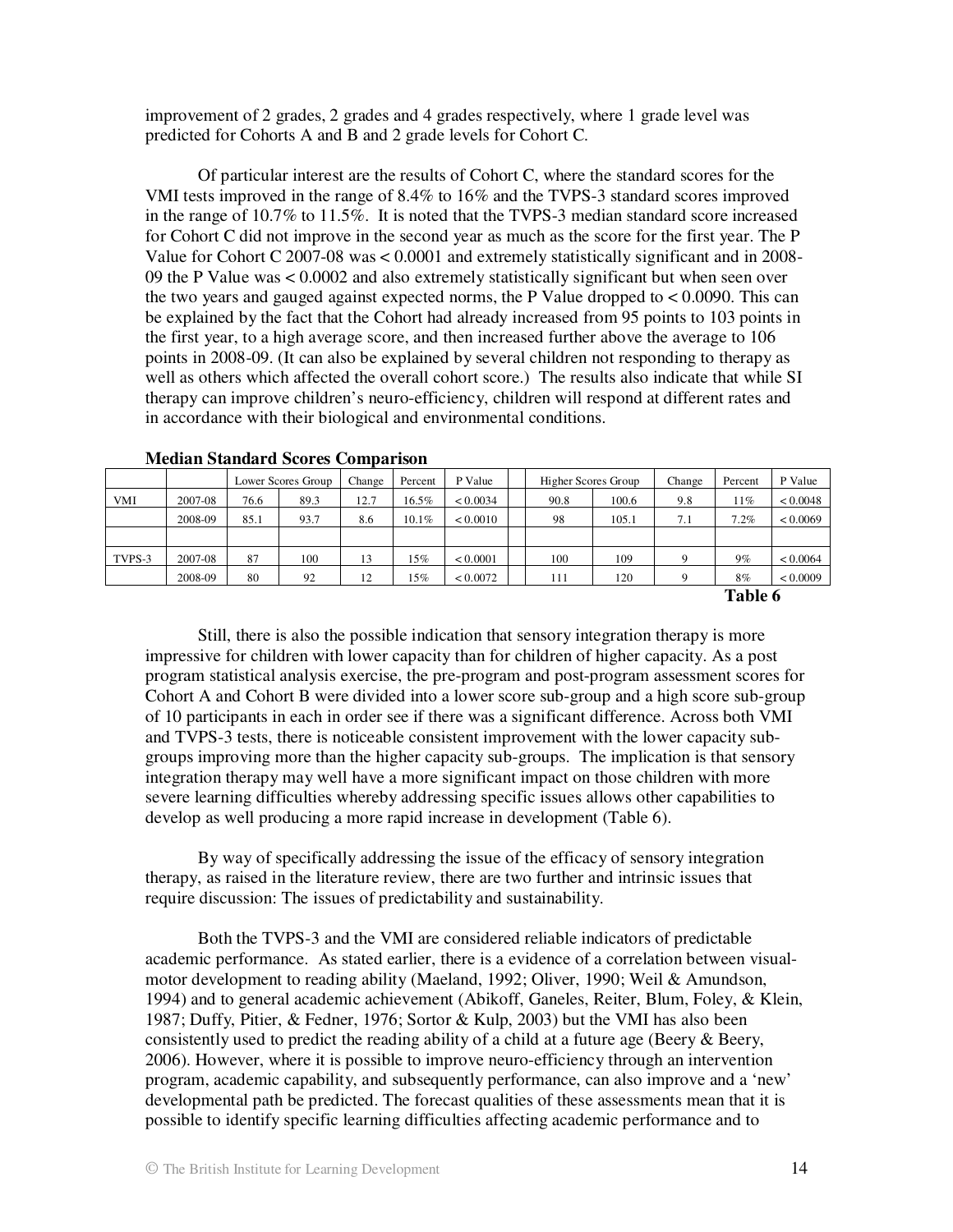address such issues. This present study provides evidence that intervention by way of the sensory integration therapy program can improve neuro-physiological function and, by implication, redirects their predictive development pathway. Again, based on the premise that it is possible to stimulate and improve neurological processing and integration, learning disorders can be corrected and learning capability increase.

On the second issue of sustained neurological development, it has been proposed here that a sensory integration intervention program can increase neuro-efficiency. But the question is whether an induced improvement in neuro-efficiency can be sustained once the therapy stops. While increased practice of a task or perception cannot increase neurological capability, as is possible with academics (Abikoff, Ganeles, Reiter, Blum, Foley, & Klein, 1987), where neurological development occurs as a result of increased sensory integration ability, it can reasonably be expected to be sustained development.<sup>9</sup> The results of Cohort C for both the VMI and the TVPS-3 address this issue. Over the two years where there was a four month hiatus between both schooling and therapy, there was marginal variation in the test results from the post-program assessment of 2007-08 and the pre-program assessments of 2008-09.<sup>10</sup> While these two samples do not allow conclusive proof of sustainability, the results do provide evidence of sustainability and the effectiveness of this sensory integration program (Figure 3 and Figure 7).

### **Conclusion**

To state that the brain is constantly learning or that it is possible to teach the brain new processes is not an issue for argument. But, to suggest that it is possible to increase neurological capabilities and thereby influence the ability to learn is an important assertion.

The results of this two year study show that positive stimulation of the neuro-sensory system can increase neurological function, or, neuro-efficiency. The consistency of extremely statistically significant results and the correlation of results between the TVPS-3 and VMI range of scores of the three cohorts over two years of sensory integration therapy program provide considerable evidence to indicate the effectiveness of sensory integration therapy. While the use of sensory integration therapy can increase neuro-efficiency and in consequence, reading ability and academic results, an improvement of visual perceptual and visual-motor integration abilities can affect intelligence as well (Beery and Beery 2006; Breen, Carlson &Lehman, 1985; Davies & Gavin, 2007; Fenger 1998).<sup>11</sup>

While study of the correlation between the VMI and intelligence quotient assessments, particularly the WISC, is somewhat limited and dated, there is a body of

The increasing neurological function, or efficiency, is not to be understood as the same as increasing academic ability or performance. To increase a child's ability to do maths, for example, is to address short and long term memory abilities, for both skill retention and information retention. Learning maths is not be understood as the same as increasing the brain's neuro-efficiency.

<sup>&</sup>lt;sup>10</sup> For the VMI, the 2008 post-program median raw score was 18.3, which increased slightly to the 2009 pre-program median raw score of 18.8. For the TVPS-3 the 2008 post-program median raw score was 13, which decreased slightly to the preprogram assessment score of 12.8.

 $11$  Beery and Beery (2006) explain that the VMI tests examine nonverbal aspects of intelligence and, thus, VMI test results correlate well with nonverbal intelligence test results of the Wechsler assessments (Wechsler, 2003) and the Slossan IQ (Slossan, 2006) . In discussing the correlation between the VMI and the WISC-R, they say: "Although the Beery VMI correlates with intelligence, ... it appears to be a more sensitive index than intelligence for at least some physiological/ neuropsychological problems in child development." (Beery and Beery 2006, 111) In support of this logic, a study by Breen, Carlson and Lehman (1985) found significant correlations between the VMI and the WISC-R Performance IQ.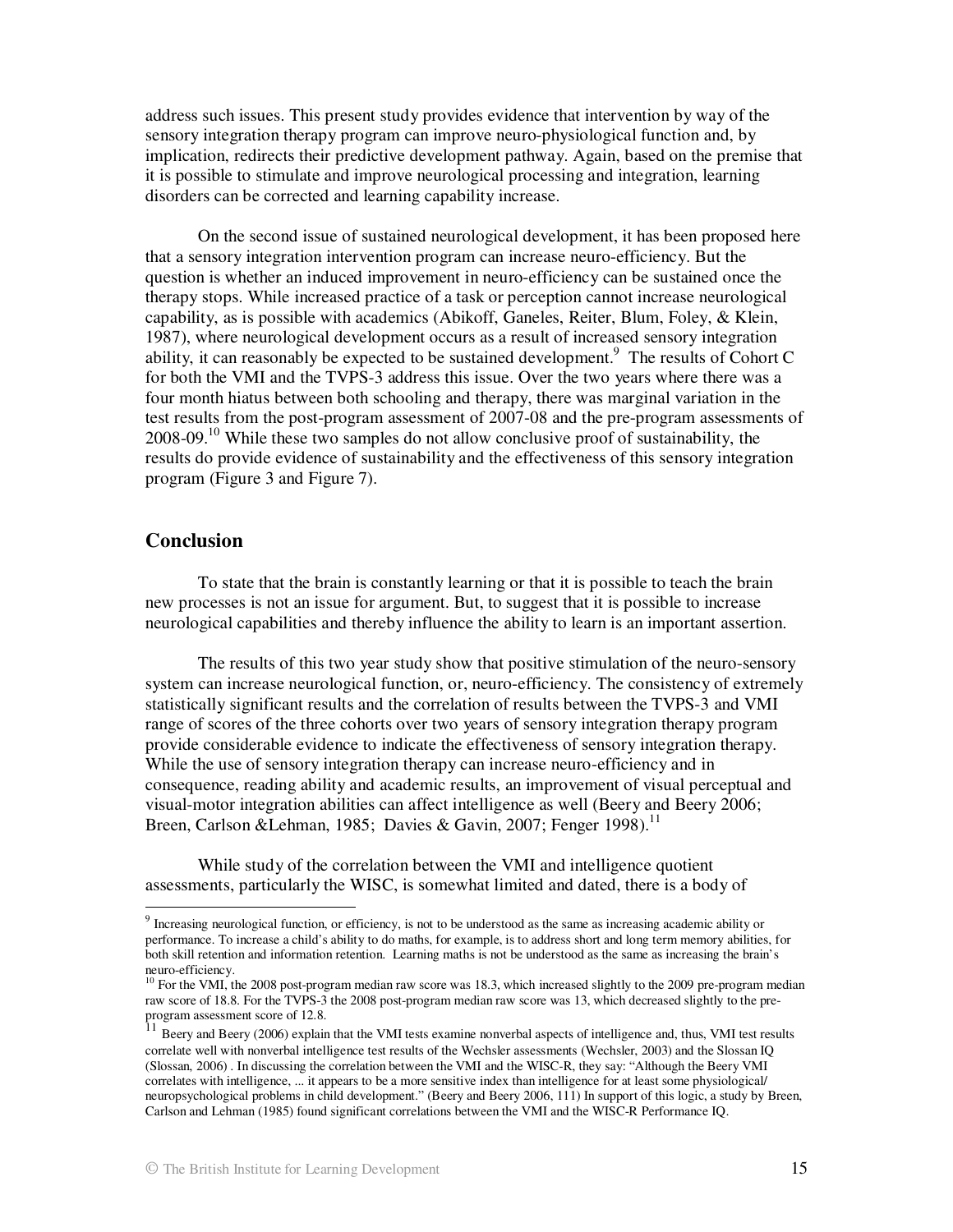research that demonstrates the correlation between neuro-efficiency (also as neural efficiency and neuro development) and intelligence (Duncan et al., 2009; Neubauer & Fink, 2009; Parker, 1973; Rypma & Prabhakaran, 2009). The implication being that as a child's neuroefficiency is increased through stimulating sensory perception and integration so the child's intelligence (as assessed through neurological, academic or Intelligence Quotient assessments) will also improve: A topic worthy of further research.

The conclusion of this study, then, becomes an axiom: As the brain is more able to process and integrate information through its sensory system so, in consequence, there is an improvement in neuro-efficiency and learning ability.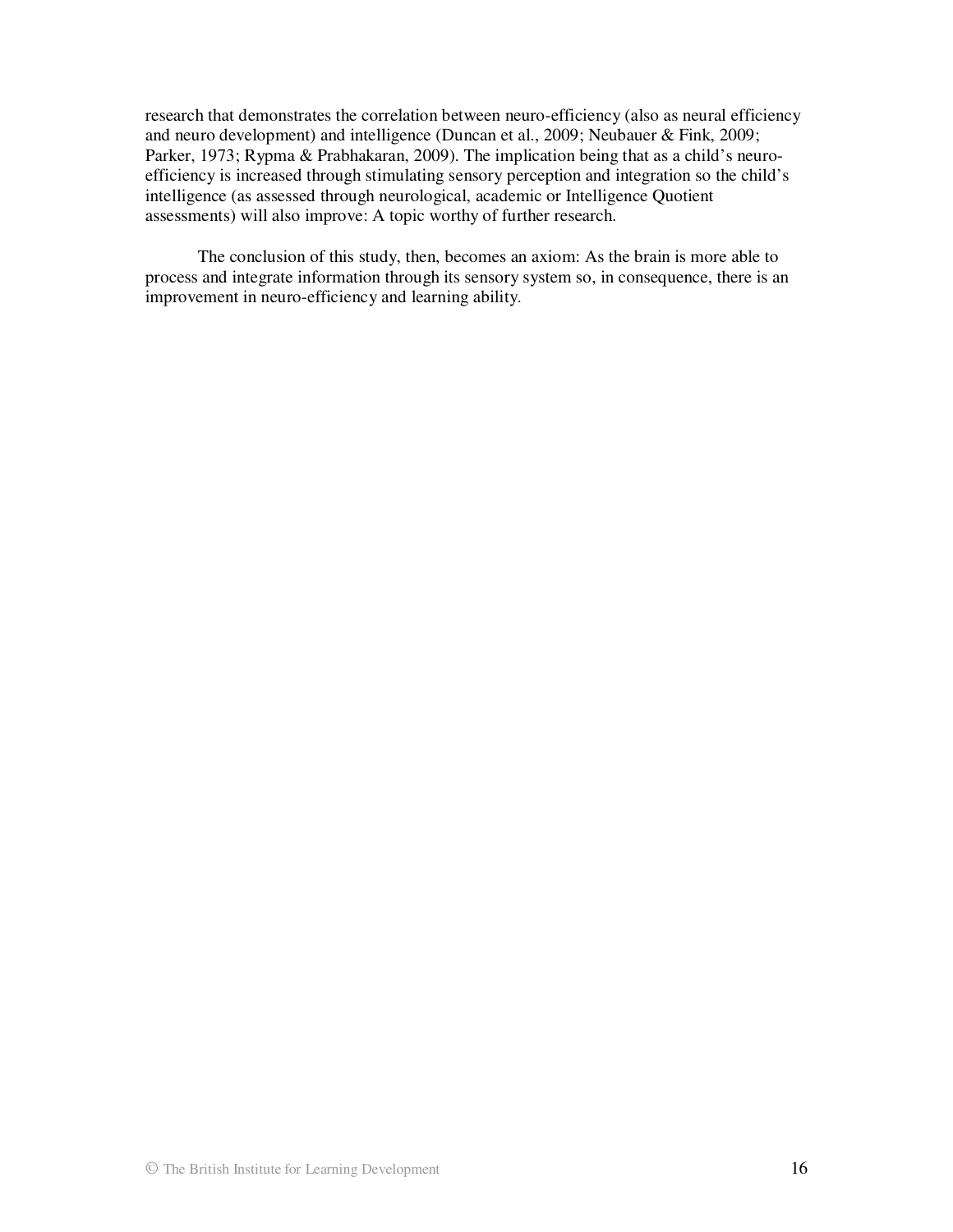### **References**

- Abikoff, H., Ganeles, D., Reiter, G., Blum, C., Foley, C., & Klein, R. ((1987). Cognitive training in academic ADDH boys receiving stimulant medication. *Journal of Abnormal Child Psychology*, *16(4),* 411-432.
- Ayres, A. J. (1979). *Sensory Integration and the Child.* Los Angeles, CA: Western Psychological Services.
- Ayres, A.J. (2004) *Sensory Integration Praxis Test: Updated Edition*. Los Angeles, CA: Western Psychological Services.
- Bannatyne, A. (1969). A comparison of visual-spatial and visual-motor memory for designs and their relationship to other sensory-motor and psycholinguistic variables. *Journal of Learning Disabilities*, *14*, 128-130.
- Barker, B. M. (1976). Interrelationships of perceptual modality, short-term memory and reading achievement. *Perceptual Motor Skills, 43*, 771-774.
- Beery, K. E., & Beery, N. A. (2006). *The Beery-Buktenica Developmental Test of Visual Motor Integration (Beery VMI).* USA: NCS Pearson.
- Brown, G. T., & Gaboury, I. (2006). The Measurement Properties and Factor Structure of the Test of Visual-Perceptual Skills–Revised: Implications for Occupational Therapy Assessment and Practice. *American Journal of Occupational Therapy*, *60(2),* 182- 193.
- Breen, M., Carlson, M., & Lehman, J. (1985). The Revised Developmental Test of Visual Motor Integration: Its Relation to the VMI, WISC-R, and Bender Gestalt for a Group of Elementary Aged Learning Disabled Students. *Journal of Learning Disabilities*, *18(3),* 136-138
- Bruner, T. (1964). The course of cognitive growth. *American Psychologist*, 19, 1-15.
- Bundy, A.C. and Murray, E.A. (2002) Sensory Integration: A. Jean Ayres Theory Revisited, in Bundy, A. C., Lane, S. J., & Murray, E.A. (Eds). *Sensory Integration: Theory and Practice (second edition).* Philadelphia: FA Davis Co, 3-29.
- Carroll, J. L. (1972). A visual memory scale designed to measure short-term visual recognition memory in 5 and 6 year old children. *Psychology Schools, 9*, 152-158.
- Cermak, S. A., & Henderson, A. (1989). The efficacy of sensory integration procedures. *Sensory Integration Quarterly*, December.
- Davies, P., & Gavin, W. (2007). Validating the Diagnosis of Sensory Processing Disorders Using EEG Technology. *American Journal of Occupational Therapy, 61(2),* 176-189.
- de Montfort, G. (2005). Sensory-Motor Integration and Learning. Retrieved June 21, 2009, from www.learningdiscoveries.org
- Densem, J. F., Nuthall, G. A., Bushnell, J., & Horn, J. (1989). Effectiveness of a sensory integrative therapy program for children with perceptual-motor deficits. *Journal of Learning Disabilities*, *22(4),* 221-227.
- Duffy, F., Pitier, D., & Fedner, M. (1976). Development test of visual motor integration and the Goodenough Draw-A-Man test as predictors of academic success. *Perceptual and Motor Skills*, *43*, 543-546.
- Duncan, J., Seitz, R. J., Kolodny, J., Bor, D., Herzog, H., Ahmed, A., Newell, F. N., & Emsilie, H. (2009). A Neural Basis for General Intelligence. *Science, 289(5478)*, 457- 480.
- Dunn, W. (1999). *The Sensory Profile, Examiner's Manual.* San Antonio, TX*:* Psychological Corporation and Therapy Skill Builders.
- Fenger, T. (1998). Visual-Motor Integration and its Relation to EEG Neurofeedback Brain Wave Patterns, Reading, spelling, and Arithmetic Achievement in Attention Deficit disorder and Learning Disabled Students. *EEG Spectrum International,* 3(1), 1-7.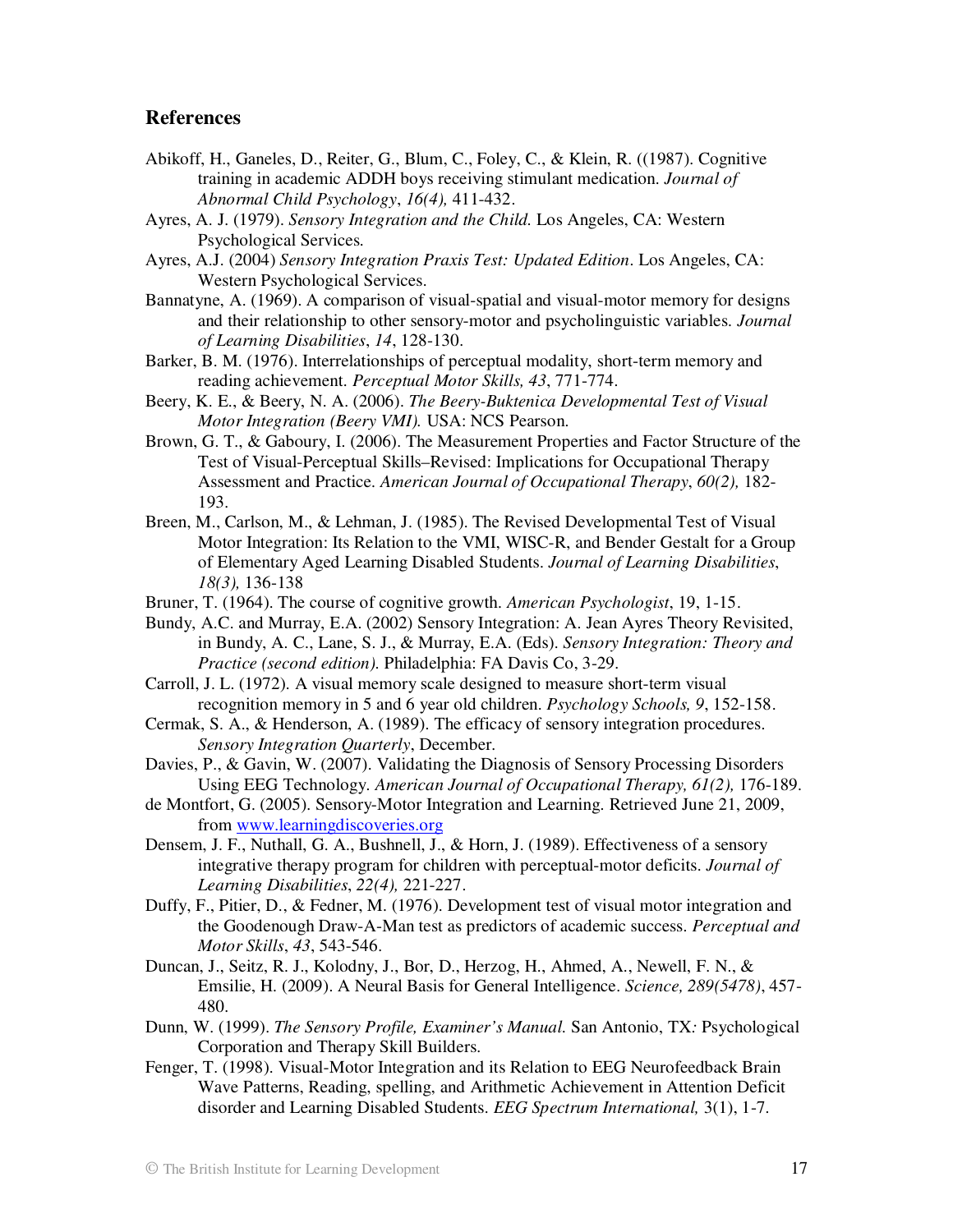- Gardener, M. F. (1996). *Test of Visual-Perception Skills (n-m) Revised -R.* USA: Academic Therapy Publications.
- Hannaford, C. (1995). *Smart Moves Why Learning Is Not All In Your Head.* Arlington, Virginia: Great Ocean Publishers.
- Haring, N., & Bateman, B. (1975). *Teaching the Learning Disabled Child.* New Jersey, NJ: Prentice Hall.
- Hoehn, T. P. & Baumeister, A. A. (1994). A critique of the application of sensory integration therapy to children with learning disabilities. *Journal of Learning Disabilities*, *27(6),* 338f.
- Humphries, T., Wright, M., McDougall, B., & Vertes, J. (1990). The efficacy of sensory integration therapy for children with learning disability. *Physical and Occupational Therapy in Pediatrics*, *10(3),* 1-17.

Kayser, C., (2007). Listening with your Eyes. *Scientific American Mind*, April-May, 24-29.

- Kulp, M.T., Edwards, K.E., & Mitchell, G.L. (2002). Is visual memory predictive of belowaverage academic achievement in second through fourth graders? *Optometry*, *79*, 7- 12.
- Leong, H. M., & Carter, M. (2008). Research on the Efficacy of Sensory Integration Therapy: Past, Present and Future. *Australian Journal of Occupational Therapy*, *32*, 83-99.
- Linden, M. (1991). Event related potentials of subgroups of attention deficit disorder children and implications for EEG biofeedback. *California Biofeedback*, *7*, 7-12.
- Lubar, J., Bianchini, K., Calhoun, W., Lambert, E., Brody, Z. and Shabsin, H. (1985). Spectral analysis of EEG differences between children with and without learning disabilities. *Journal of Learning Disabilities*, *18*, 403-408.
- Lubar, J. (1991). Discourse on the development of EEG diagnostics and biofeedback for attention-deficit/hyperactivity disorders. *Biofeedback and Self Regulation*, *16(3*), 201- 205.
- Lyon, G. R. (2003) Reading disabilities: Why do some children have difficulty learning to read? What can be done? *Perspectives, International Dyslexia Association*, 52 (2), 17- 19.
- Martin, N. A. (2006). *Test of Visual Perceptual Skills: Third Edition*. Novato, CA: Academic Therapy Publications.
- Maeland, A. E. (1992). Handwriting and perceptual motor skills in clumsy, dysgraphic and normal children. *Perceptual Motor Skills*, *75*, 1207-1217.
- Mauer, D. M. (1999). Issues and Applications of Sensory Integration Theory and Treatment with Children with Language Disorders. *Language, Speech, and Hearing Services in Schools,* 30, 383-392.
- McElgunn, B. (1996). Critical discoveries in learning disabilities: a summary of findings by the National Institute of Health. Research center's report at the LDA 1996 conference. *Newsbriefs***,** July-August, 1996, LDA Home Page.
- Miller, L. J., & Kinnealey, M. (1993). Researching the effectiveness of sensory integration. *Sensory Integration International*, 21(2).
- Miller, L. J., Coll, J. R., & Schoen, S. A. (2007). A Randomized Controlled Pilot Study of the Effectiveness of Occupational Therapy for Children with Sensory Modulation Disorder. *American Journal of Occupational Therapy*, *6(2),* 228-238.
- Neubauer, A. C., & Fink, A. (2009). Intelligence and neural efficiency: Measures of brain activation verses measures of functional connectivity in the brain. *Intelligence, 37*, 223-229.
- Oliver, C. E. (1990). A sensory motor program for improving writing readiness skills in Elementary-Aged Children. *The American Journal of Occupational Therapy*, *44*, 111- 116.